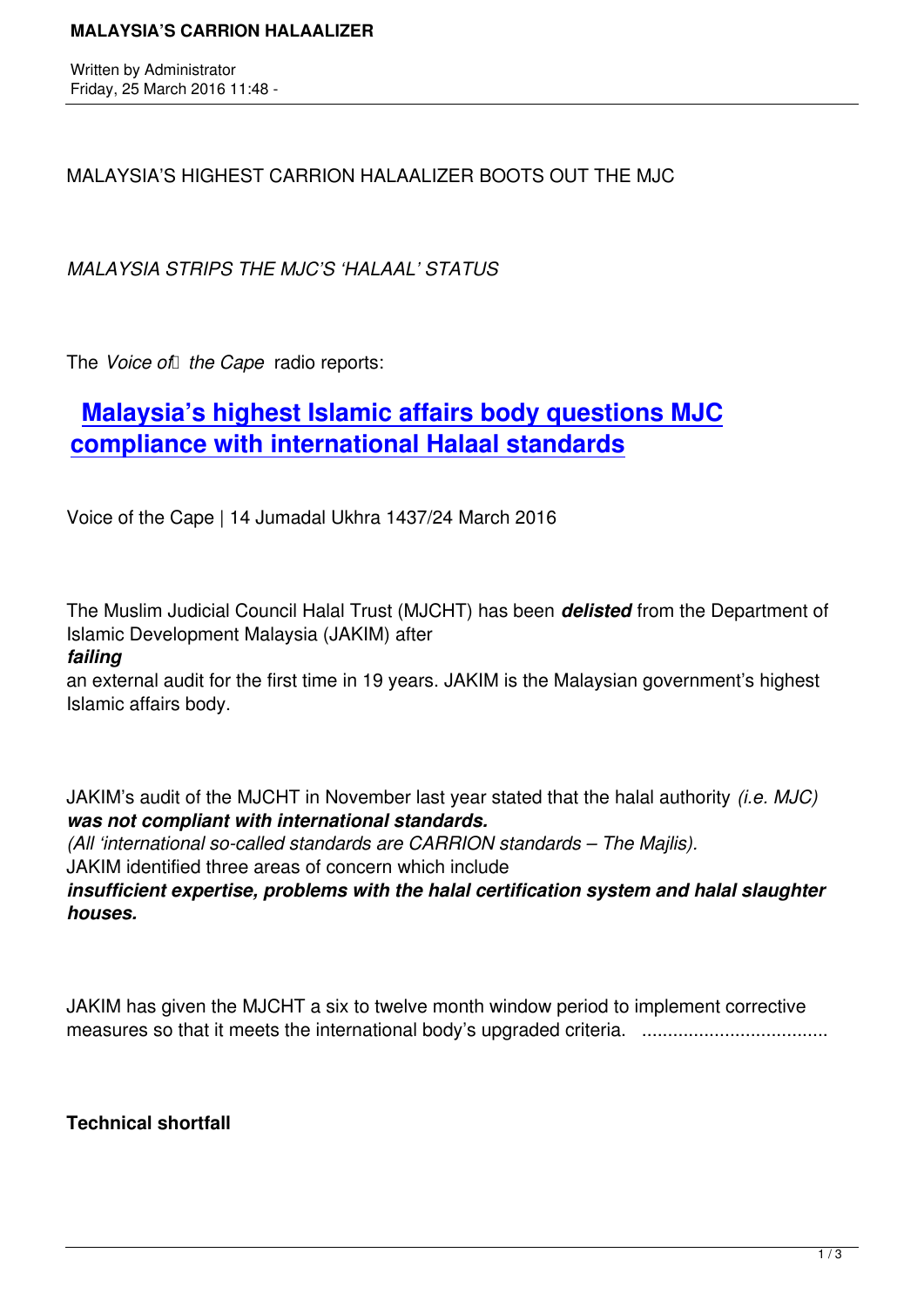#### **MALAYSIA'S CARRION HALAALIZER**

Written by Administrator Friday, 25 March 2016 11:48 -

 JAKIM requires that the MJCHT have this expertise more directly on board at the organisation. A comprehensive portfolio of Shari'ah committee members, halal auditors, inspectors, slaughterers, with documented qualification is another key requirement. According to JAKIM's report, experience in these aspects of the MJCHT's operations is not enough. *(Even according* to the Carrion Halaalizer of Malaysia it seems<sup>
I</sup> that they are conforming the moron status of the *MJC – The Majlis)*

"We have been talking about improving technology for some time now, but never got to actually implementing this," said MJCHT director Shaykh Achmat Sedick. *(They need to more implement Shar'i expertise, especially in the department of Tahaarat in which they are sorely lacking even in the matter of Istinja'. – The Majlis) .....................* The entire operation of the MJCHT must now be documented in a Standard Operating Procedure manual.

In terms of JAKIM's halal slaughtering system, another person termed the 'halal slaughter checker' needs to be positioned in the slaughter line immediately after the last slaughter in order to a post slaughtering check on bleeding time and whether the slaughter slit has been cut according to Shari'ah. *(Regardless of their checking, the haraam devil's system of killing produces only CARRION. The 'halaal' certification is a massive bluff and fraud to fill pockets with haraam boodle. – The Majlis)* 

All halal slaughterers are required to be registered with the MJCHT with proof of certificates of training. *(Even the Malaysian Carrion Halaalizer* has no confidence in the Shar'i status of the *MJC. Despite the MJC being ostensibly an 'ulama' body, Jakim is treating it as if it (MJC) is a body of juhala. In fact that is precisely what the MJC consists of. – The Majlis)*

## **Corrective measures**

Speaking to VOC on Thursday, Sedick acknowledged the recommendations in the audit, adding that the body would implement corrective measures. He said the Trust has liaised with JAKIM to determine what would be required to have the MJCHT reinstated. *(The MJC is on its knees. It will go all out to comply. Millions of the haraam boodle is at stake. – The Majlis)*

"We have appointed the mufti of the MJC, Maulana Tauha Karaan *(Mufti Maajin –*